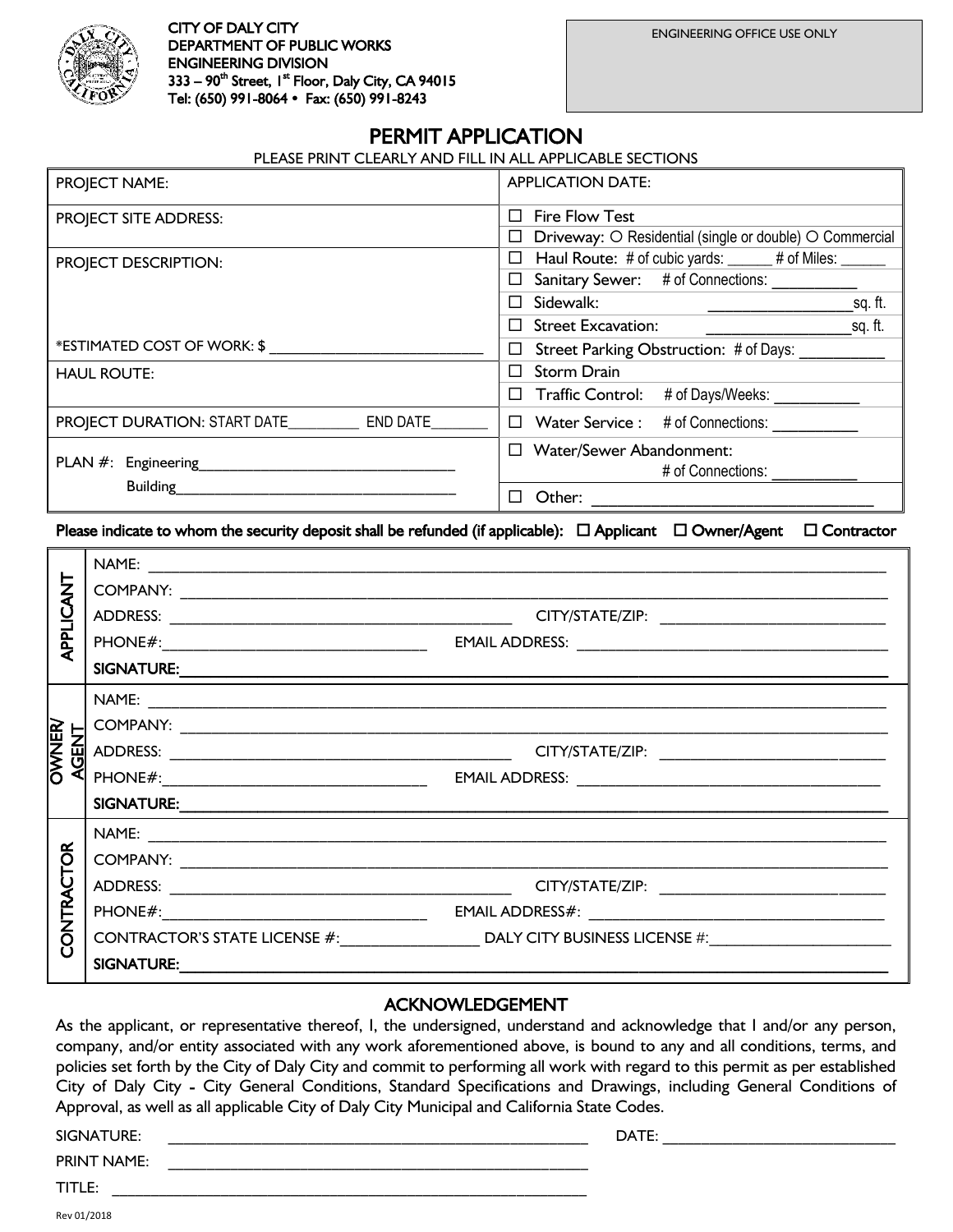# **City of Daly City Engineering Permit Application – Part 2**  Stormwater Pollution Prevention

**Must be completed for all projects under 5 acres**

State and local law require that measures be taken to prevent pollutants (including sediment) from entering the storm drain system. This is an enforceable requirement of the Clean Water Act. Please complete for all applicable activities. For more information on pollution prevention practices, contact the Source Control Office at (650) 991-8208.

#### Project Name / Address: \_\_\_\_

#### **I. Site Map**

Provide a map of the site (rough sketch OK). Indicate on map:

- Areas of soil disturbance
- Areas of existing vegetation to be preserved
- Areas to be used for storage of soil and wastes
- Designated concrete mixer washout area (if applicable)
- Storm drain inlet locations and protection measures

#### **II. Best Management Practices**

 $\triangleright$  Check if applicable for project – add additional sheets as necessary

*Protection of plants and trees in any area subject to land-disturbing activities serves as an effective form of erosion and sediment control and should be attempted wherever possible.*

 **Erosion Control –** What measures will be taken to keep soil stabilized on existing vegetated areas, to re-vegetate disturbed areas, and to control erosion from disturbed areas? (Examples: hydroseeding; erosion blankets, filter fabrics or plastic sheeting; stabilizing stakes, etc.)

\_\_\_\_\_\_\_\_\_\_\_\_\_\_\_\_\_\_\_\_\_\_\_\_\_\_\_\_\_\_\_\_\_\_\_\_\_\_\_\_\_\_\_\_\_\_\_\_\_\_\_\_\_\_\_\_\_\_\_\_\_\_\_\_\_\_\_\_\_\_\_\_\_\_\_\_\_\_\_\_\_\_\_\_\_\_\_\_\_\_\_\_\_ \_\_\_\_\_\_\_\_\_\_\_\_\_\_\_\_\_\_\_\_\_\_\_\_\_\_\_\_\_\_\_\_\_\_\_\_\_\_\_\_\_\_\_\_\_\_\_\_\_\_\_\_\_\_\_\_\_\_\_\_\_\_\_\_\_\_\_\_\_\_\_\_\_\_\_\_\_\_\_\_\_\_\_\_\_\_\_\_\_\_\_\_\_ \_\_\_\_\_\_\_\_\_\_\_\_\_\_\_\_\_\_\_\_\_\_\_\_\_\_\_\_\_\_\_\_\_\_\_\_\_\_\_\_\_\_\_\_\_\_\_\_\_\_\_\_\_\_\_\_\_\_\_\_\_\_\_\_\_\_\_\_\_\_\_\_\_\_\_\_\_\_\_\_\_\_\_\_\_\_\_\_\_\_\_\_\_

 **Sediment Control** –What measures will be taken to prevent sediment from entering the street and storm drains? (Examples: installing silt fences, hay bales or sand bags on property perimeter; providing for a gravel stabilized entrance for vehicles to prevent tracking of soil; protecting storm drain inlets with filter fabric/sand bags, etc.; implementing sweeping schedules.)

\_\_\_\_\_\_\_\_\_\_\_\_\_\_\_\_\_\_\_\_\_\_\_\_\_\_\_\_\_\_\_\_\_\_\_\_\_\_\_\_\_\_\_\_\_\_\_\_\_\_\_\_\_\_\_\_\_\_\_\_\_\_\_\_\_\_\_\_\_\_\_\_\_\_\_\_\_\_\_\_\_\_\_\_\_\_\_\_\_\_\_\_\_ \_\_\_\_\_\_\_\_\_\_\_\_\_\_\_\_\_\_\_\_\_\_\_\_\_\_\_\_\_\_\_\_\_\_\_\_\_\_\_\_\_\_\_\_\_\_\_\_\_\_\_\_\_\_\_\_\_\_\_\_\_\_\_\_\_\_\_\_\_\_\_\_\_\_\_\_\_\_\_\_\_\_\_\_\_\_\_\_\_\_\_\_\_  $\_$  , and the set of the set of the set of the set of the set of the set of the set of the set of the set of the set of the set of the set of the set of the set of the set of the set of the set of the set of the set of th

 **Saw cutting of concrete or pavement** *–* What practices will be used to prevent sawcut slurry from entering storm drains? (Examples: vacuuming slurry; sand bagging street gutter; diverting flow to soil area.)

\_\_\_\_\_\_\_\_\_\_\_\_\_\_\_\_\_\_\_\_\_\_\_\_\_\_\_\_\_\_\_\_\_\_\_\_\_\_\_\_\_\_\_\_\_\_\_\_\_\_\_\_\_\_\_\_\_\_\_\_\_\_\_\_\_\_\_\_\_\_\_\_\_\_\_\_\_\_\_\_\_\_\_\_\_\_\_\_\_\_\_\_\_ \_\_\_\_\_\_\_\_\_\_\_\_\_\_\_\_\_\_\_\_\_\_\_\_\_\_\_\_\_\_\_\_\_\_\_\_\_\_\_\_\_\_\_\_\_\_\_\_\_\_\_\_\_\_\_\_\_\_\_\_\_\_\_\_\_\_\_\_\_\_\_\_\_\_\_\_\_\_\_\_\_\_\_\_\_\_\_\_\_\_\_\_\_

 **Concrete, cement and mortar handling and disposal** - What practices will be used to prevent washout from concrete mixers from entering the street and storm drains? (Examples: establishing designated washout area with flow into soil or containment ponds; filter and divert water into sanitary sewer.)

\_\_\_\_\_\_\_\_\_\_\_\_\_\_\_\_\_\_\_\_\_\_\_\_\_\_\_\_\_\_\_\_\_\_\_\_\_\_\_\_\_\_\_\_\_\_\_\_\_\_\_\_\_\_\_\_\_\_\_\_\_\_\_\_\_\_\_\_\_\_\_\_\_\_\_\_\_\_\_\_\_\_\_\_\_\_\_\_\_\_\_\_\_ \_\_\_\_\_\_\_\_\_\_\_\_\_\_\_\_\_\_\_\_\_\_\_\_\_\_\_\_\_\_\_\_\_\_\_\_\_\_\_\_\_\_\_\_\_\_\_\_\_\_\_\_\_\_\_\_\_\_\_\_\_\_\_\_\_\_\_\_\_\_\_\_\_\_\_\_\_\_\_\_\_\_\_\_\_\_\_\_\_\_\_\_\_

\_\_\_\_\_\_\_\_\_\_\_\_\_\_\_\_\_\_\_\_\_\_\_\_\_\_\_\_\_\_\_\_\_\_\_\_\_\_\_\_\_\_\_\_\_\_\_\_\_\_\_\_\_\_\_\_\_\_\_\_\_\_\_\_\_\_\_\_\_\_\_\_\_\_\_\_\_\_\_\_\_\_\_\_\_\_\_\_\_\_\_\_

\_\_\_\_\_\_\_\_\_\_\_\_\_\_\_\_\_\_\_\_\_\_\_\_\_\_\_\_\_\_\_\_\_\_\_\_\_\_\_\_\_\_\_\_\_\_\_\_\_\_\_\_\_\_\_\_\_\_\_\_\_\_\_\_\_\_\_\_\_\_\_\_\_\_\_\_\_\_\_\_\_\_\_\_\_\_\_\_\_\_\_\_

 **Dewatering Operations** – *sediment-laden water from excavation sites must be filtered prior to discharge to the storm drains.* How will excavation water be treated?

**Employee training** – How will all employees be informed of these required practices?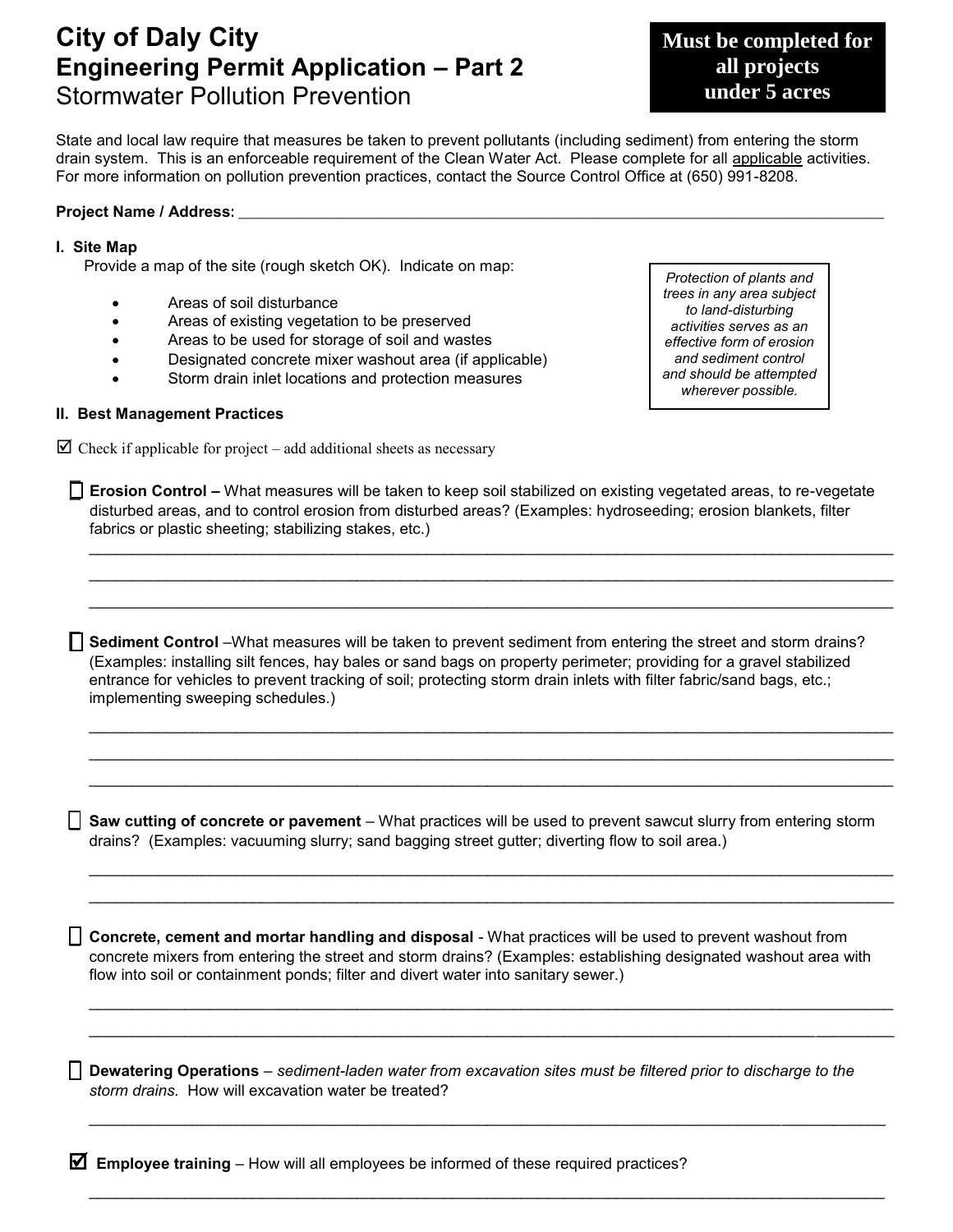

## CITY OF DALY CITY DEPARTMENT OF PUBLIC WORKS PERMIT FOR WORK WITHIN THE CITY STREET RIGHT-OF-WAY

# GENERAL CONDITIONS OF APPROVAL

- I. **Authority:** This Encroachment Permit is issued in accordance with Chapter 12 of the Daly City Municipal Code.
- 2. **Effective Date:** This permit shall become effective when the City Engineer or his/her authorized Representative and the Permittee have signed it. A copy shall be furnished to Permittee.
- 3. Limitations: This permit does not constitute a lease, deed or grant of an easement, or of a fee interest by the City. It is not transferable or assignable, and is revocable at any time at the option of the City. The use authorized by this permit is limited solely to the purposes set forth herein and, except as expressly herein provided. Construction, excavation or installation of structures without specific written City approvals is not authorized. The City reserves the right to alter, add and delete from the work authorized required under this permit.
- 4. Work Details: Permittee's proposed work within City's right-of-way shall be in accordance with the drawing bearing the City's signed approval. This drawing is attached hereto as Exhibit "A" and is hereby made a part of this permit.
- 5. Fees and Deposits: Permittee will pay the fees, deposits and other securities to the City as shown on this permit before the permit is issued. Permittee shall also apply for and obtain a City Business License for his business operations within the City of Daly City.
- 6. Notice Prior to Starting Work: Before starting work under the Encroachment Permit, the Permittee shall notify the Engineering Inspection Section representative two (2) working days prior to initial start of work. When work has been interrupted for more than five (5) days, an additional two (2) working days of the notification is required before restarting work. Unless otherwise specified, all work shall be performed on weekdays and during normal working hours of the Department's representative.
- 7. Protection of the City's Structures or Property: Permittee shall be responsible and liable for any and all damages to City's structures or property, due directly or indirectly to Permittee's occupation and use of City lands pursuant to this permit, and shall promptly pay any just claim therefor. Permittee shall assume the defense of and indemnify and save harmless the City, its officers, and employees from all claims, loss liens, damage, injury and liability of every kind, nature and description, directly or indirectly arising from Permittee's occupation and use of City lands pursuant to this permit.
- 8. Indemnification and Hold Harmless: Permittee shall indemnify and hold harmless the City, its officers and employees against any and all suits, claims or actions arising out of any injury to persons or property that may occur, or that may be alleged to have occurred, caused by an act or omission of Permittee or its employees, contractors or agents, arising from the performance of work under this permit. Permittee further agrees to defend any and all such actions, suits or claims and pay all charges of attorneys and all other costs and expenses arising therefor incurred in connection therewith; and if any officials, or employees, Permittee shall, at its expense, satisfy and discharge same.
- 9. Public Liability and Property Damage Insurance: Permittee agrees to maintain in force during the existence of this permit, at its cost and expense, general liability insurance, including coverage for contractual liability. The policy or policies of said insurance shall name as additional insureds, the City of Daly City and its officers, agents and employees. Said policy or policies shall insure said persons against loss or liability for damages for bodily injury, death or property damage occasioned by reason of the operations of permittee in, on and about the property permitted to be occupied or used, with minimum liability limits as follows:
	- \$1,000,000 each occurrence combined single limit for bodily injury and property damage;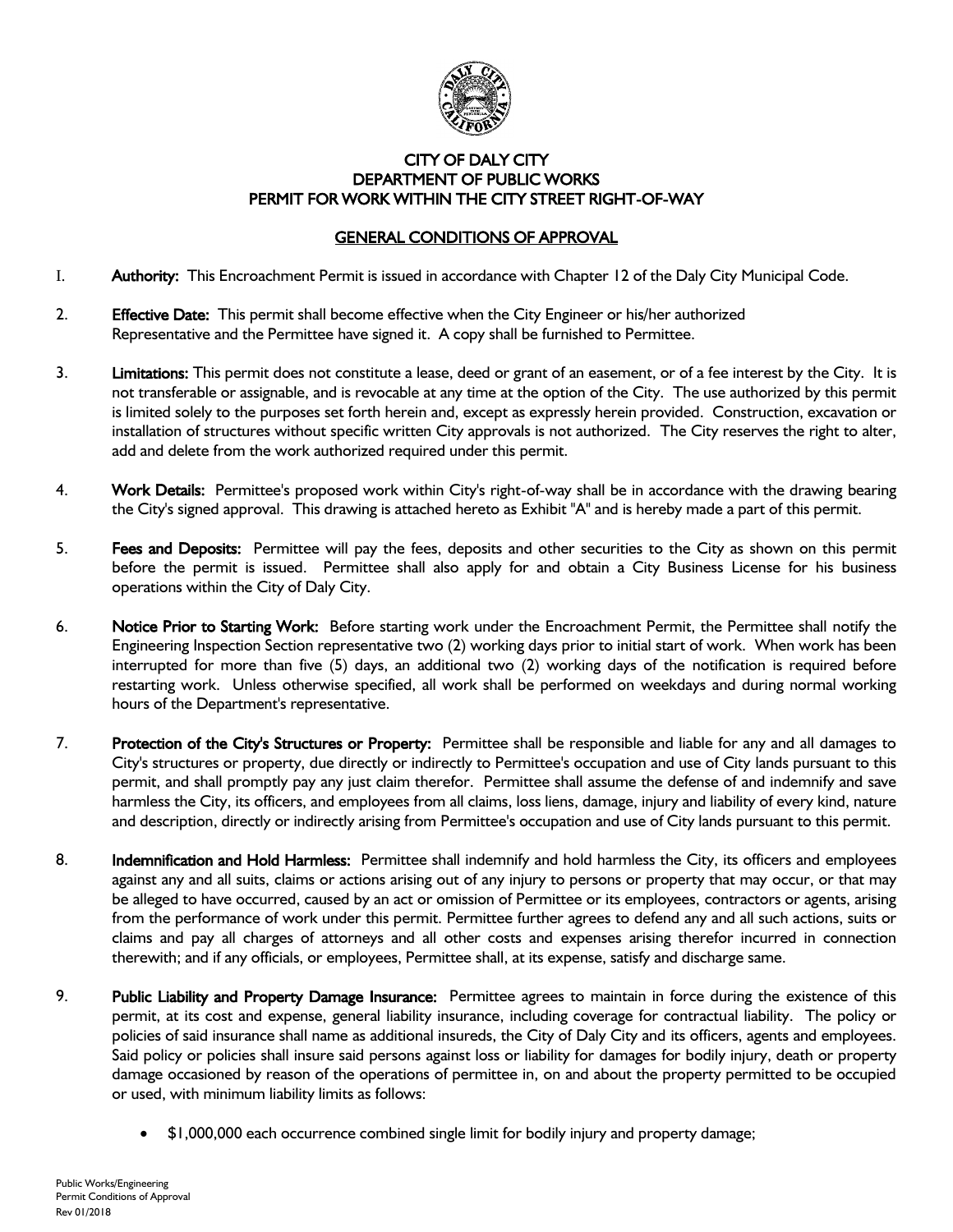- A copy of said insurance policy or policies shall be furnished to the City Engineer of the City of Daly City, upon the execution of this permit and shall contain a provision that written notice of cancellation or of any material change thereof shall be delivered to the City thirty (30) days in advance of the effective date thereof;
- A permit number or lease agreement number be shown on the certificate;
- Thereafter and during the term of this permit, Permittee shall furnish to the City Engineer, an annual renewal of said policy or policies in the form of a duly executed certificate to the effect that the insurance coverage furnished to City is being maintained by Permittee. Such policies or certificates shall be issued by a company or companies approved in writing by the City's City Attorney. Permittee shall increase the aforesaid limits upon the written demand of City provided that said increases are reasonable and justifiable by City;
- In lieu of the above, Permittee may self-insure all or any portion of the above amounts. However, Permittee shall require its contractors performing work pursuant to this permit to carry insurance, naming the City as an additional insured, as specified above, and provide proof of insurance to City in the manner provided above.
- 10. As-Built Records: Permittee shall provide City with As-Built drawings within thirty (30) days after the work completion and before refundable deposit is released.
- 11. Revocation: Encroachment Permits are revocable on (5) day's notice, except as otherwise provided for public corporation, franchise holders and utilities. These General Provisions, Utility Maintenance Provisions, and any Encroachment Permit issued hereunder are revocable or subject to modification or abrogation at any time, without prejudice, however, to prior rights, including those evidenced by joint use agreements, franchise rights reserved rights, or any other agreements for operating purposes in City streets.
- 12. Responsible Party: No party other than the named Permittee or their agent is authorized to work under any permit.
- 13. Acceptance of Provisions: It is understood and agreed by the Permittee that the doing of any work under this permit shall constitute an acceptance of the provisions of this permit and all attachments.
- 14. Standards of Construction: All work performed within the street shall conform to recognized standards of construction and the current City Standard Specifications, Standard Plans and Caltrans Manual on High and Low Risk Facilities Within Street Rights-Of-Way and any Special Provisions relating thereto. "City of Daly City General Conditions, Standard Specifications and Drawings" can be obtained from the Department of Public Works/Engineering Division for the price of \$55.00, if obtained at this office, and \$60.00, if requested by mail (phone # 650-991-8064).
- 15. **Inspection and Approval by the Department:** All work shall be subject to monitoring inspection and approval by the City Engineer. The Permittee shall request a final inspection and acceptance of the work. Permittee shall not accept and release his Contractor for the work authorized or required by this permit before securing the approval of the City.
- 16. Keep Permit on the Work Site: The Encroachment Permit or a copy thereof shall be kept at the site of the work and must be shown to any representative of the City or any law enforcement officer on demand. WORK MAYBE SUSPENDED IF PERMIT IS NOT AT JOB SITE.
- 17. Other Required Permits: The party or parties to whom a permit is issued shall, whenever by law, secure the written authorization for any work that must be approved by the Public Utilities Commission (PUC) of the State of California, CAL-OSHA, or any other agency having jurisdiction. Failure to comply with the law, as noted above, will invalidate the City permit. Permittee and its contractor shall obtain a City business license before beginning any work.
- 18. Provisions for Pedestrians: Where facilities exist, a minimum sidewalk and bike path width of four feet (4') shall be maintained at all times for safe passage through the work area. At no time shall pedestrians be diverted onto a portion of the street used for vehicular traffic. At locations where adjacent alternate walkways cannot be provided, appropriate signs and barricades shall be installed at the limits of construction and in advance of the closure at the nearest crosswalk or intersection to divert pedestrians across the street.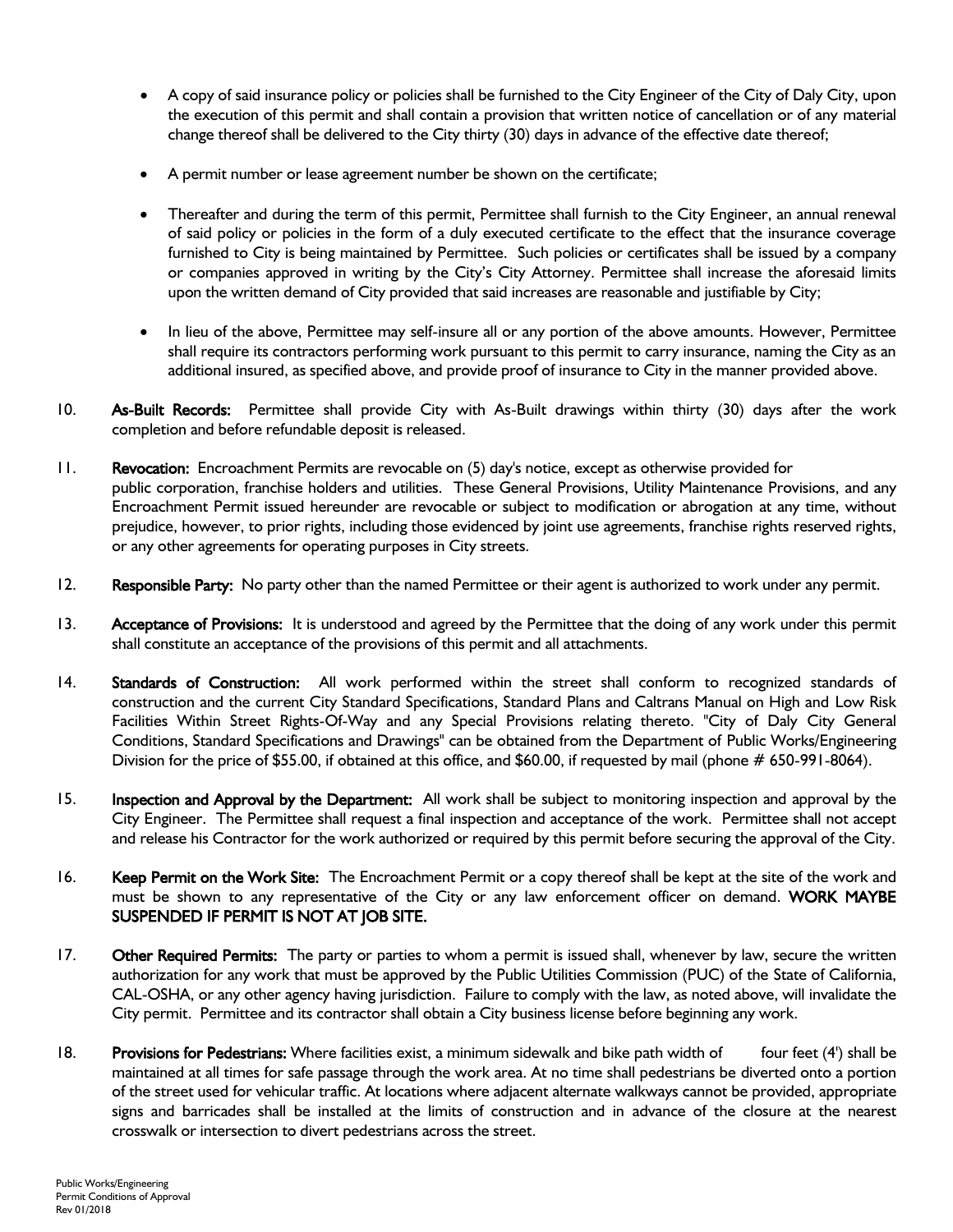- 19. Protection of Traffic: Adequate provisions shall be made for the protection of the traveling public. Warning signs, lights and safety devices and other measures required for the public safety, shall conform to the requirements of the Manual of Traffic Controls issued by Caltrans Traffic Control Systems. Nothing in the permit is intended, as to third parties, to impose on Permittee any duty, standard of care, greater than or different than the duty or standard of care imposed by law. All traffic control plans, including lane closure charts, shall be reviewed and approved by the City prior to implementation. There shall not be traffic interruptions between 4:00 p.m. to 9:00 a.m. and during weekends. During construction operation, at least one lane of traffic in each direction shall be left open at all times.
- 20. Work Hours: Hours of operation shall be 8 a.m. to 5 p.m., Mondays through Fridays only. There shall be no start-up of machines or equipment before 7:30 a.m., nor shall there be any cleaning or servicing of machines or equipment past 6 p.m., Mondays through Fridays. There shall be no noise generating activity between 5:30 p.m. and 7:30 a.m. each day and on Saturdays and Sundays. Exceptions to these restrictions may be granted by the City Engineer for one of the following reasons:
	- a) Emergency work.
	- b) Work during inclement weather.
- 21. Minimum Interference with Traffic: All work shall be planned and carried out so that there will be the least possible inconvenience to the traveling public. The Permittee is authorized to place properly attired flagger(s) to stop and warn conventional highway traffic. Traffic shall not be unreasonably delayed. Flagging procedures shall be in conformance with the instructions to Flaggers pamphlet and/or Manual of Traffic Controls for Construction and Maintenance Work Zones issued by Caltrans.
- 22. No Parking Signs: No Parking signs may be posted only for the day(s) of actual work through the length of the no parking zone. No Parking signs shall be removed on day(s) when parking restriction is not required. No Parking signs must be posted at least 48 hours in advance of the effective time.
- 23. Storage of Equipment and Materials: The Permittee shall install temporary railing (Type K) between any lane carrying public traffic and any obstacle, material stored, or equipment parked within twelve feet (12') of the lane. Utilities subject to the provisions of Section 22512 of the California Vehicle Code (CVC).
- 24. Care of Drainage: If the work contemplated in any Encroachment Permit shall interfere with the established drainage, ample provision shall be made by the Permittee to provide for it as may be directed by the City Engineer.
- 25. Making Repairs: In every case, the Permittee shall be responsible for restoring to its former condition, as nearly as may be possible, any portion of the City street facility which has been excavated or otherwise disturbed by Permittee. The Permittee shall maintain the surface over facilities placed under any permit. If the highway is not restored as herein provided for, or if the City elects to make repairs, Permittee agrees by acceptance of permit to bear the cost thereof.
- 26. Clean Up Right-of-Way: Permittee shall, at all times, keep City's lands in good and sightly condition, so far as the same may be affected by Permittee's operation hereunder. Upon completion of the work, all brush, timber, scraps, material, etc. shall be entirely removed and the right-of-way shall be left in as presentable a condition as existed before work started.
- 27. Cost of Work: Unless otherwise stated on the permit or other separate written agreement, all costs incurred for work within the right-of-way pursuant to this permit shall be borne by the Permittee, and Permittee hereby waives all claims for indemnification or contribution from the State for such work.
- 28. Warranty: All improvements, construction, reconstruction, repairs and other work performed within the City's rightof-way shall be warranted to be free from defects for a minimum period of one year after the City's final inspection and acceptance. Permittee shall undertake necessary corrective work and repairs within ten (10) working days of receipt of City's notice of defective work and shall complete repairs and corrective work diligently.
- Public Works/Engineering Permit Conditions of Approval Rev 01/2018 29. Hazardous Materials: Permittee shall be responsible for proper containment and disposition of any hazardous material found by Permittee's operation. Permittee shall notify the City and the County Department of Public Health